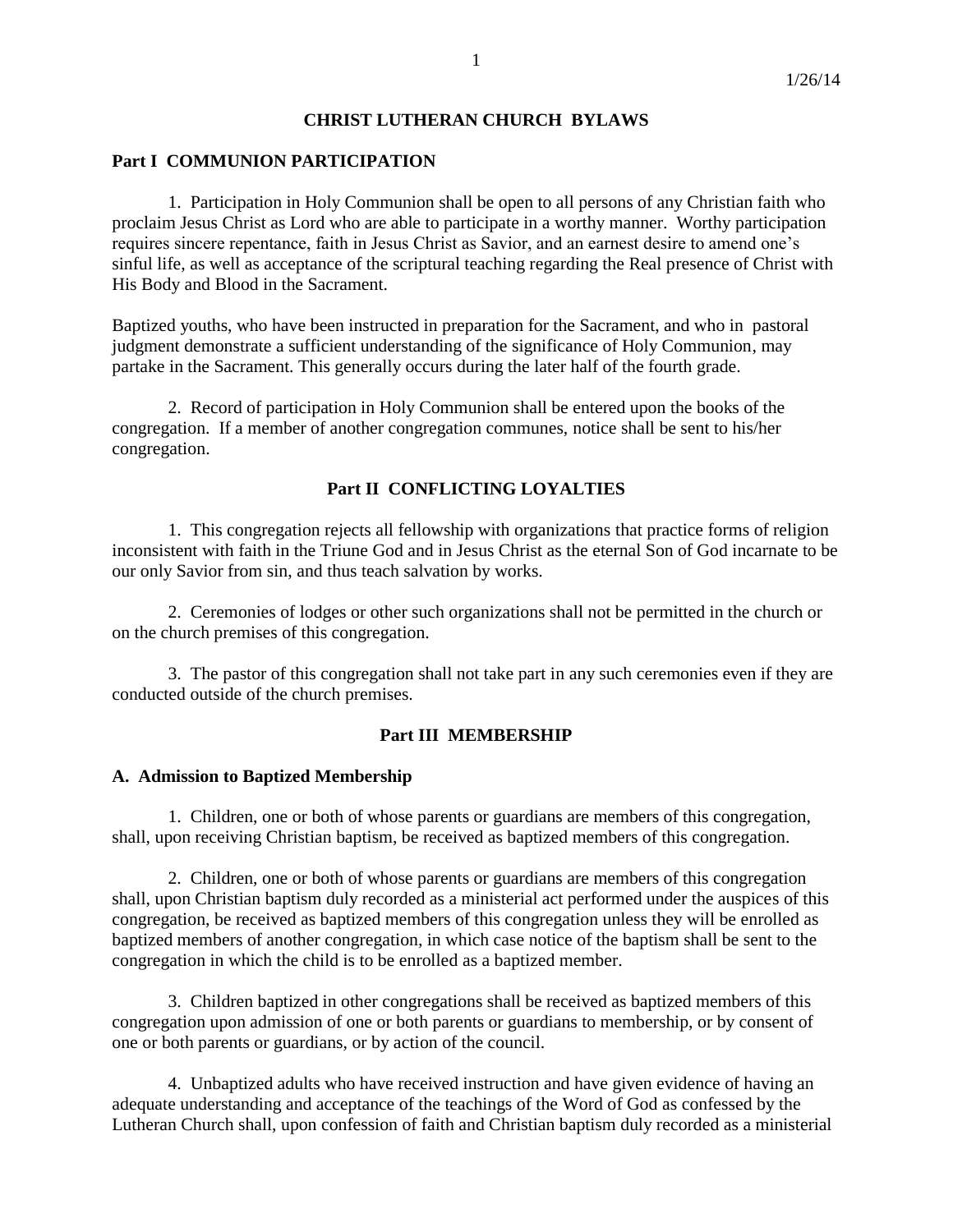act performed under the auspices of this congregation, be received as baptized members of this congregation.

### **B. Admission to Confirmed Membership**

1. Baptized adults, not previously members of the congregation, who have received instruction and have given evidence of having adequate understanding, acceptance of, and confessed the teachings of the Word of God as held by the Evangelical Lutheran Church in America, shall be admitted to confirmed membership following public affirmation of same.

2. However, adults received as baptized members according to the provisions of Section A, 4 of the Part of the bylaws shall be recognized as confirmed members, whether or not, at the discretion of the pastor, they have participated in the rite of confirmation.

3. Children who are baptized members of the congregation shall be admitted to confirmed membership through participation in the rite of confirmation.

4. Applicants for membership who present evidence of confirmation in a Lutheran congregation but who do not possess Letters of Transfer shall nonetheless be admitted to the confirmed membership of this congregation when (1) they have been instructed in the doctrines of the Lutheran Church by the Pastor, (2) the Church Council has received acknowledgement that they meet the standards of Christian faith and life indicated in our constitution and these bylaws, and (3) they have reaffirmed their faith before the congregation. In the event of serious illness or other extenuating circumstances, the reaffirmation may instead occur in the presence of the Pastor and one witness.

5. Baptized adults who apply for membership and who present evidence of confirmation in a Protestant Church and have a Letter of Transfer shall be admitted to the confirmed membership of this congregation when they have been instructed in the doctrines of the Lutheran Church by the Pastor and when the Church council has determined with the personal recommendation of at least one council member that they meet the standards of this constitution and bylaws.

### **C. Admission to Voting Membership**

The Church Council shall be responsible for determining the voting membership in accordance with the qualifications specified in the constitution and bylaws.

### **D. Change in Membership Status**

1. Members who move away shall be encouraged to transfer their membership. A confirmed member in good standing desiring to change his membership to another Lutheran congregation shall, upon request, receive a Letter of Transfer.

2. A confirmed member will remain an active member by participating in the life of the church, partaking of Holy Communion and contributing to the congregational treasury. A member who does not participate in any of these activities for one year will be sent a letter regarding their membership. The member will be encouraged to participate in the life of the church, partake in Holy Communion and support the church financially or indicate what is desired regarding their membership status. If another year passes without the member participating in the life of the church,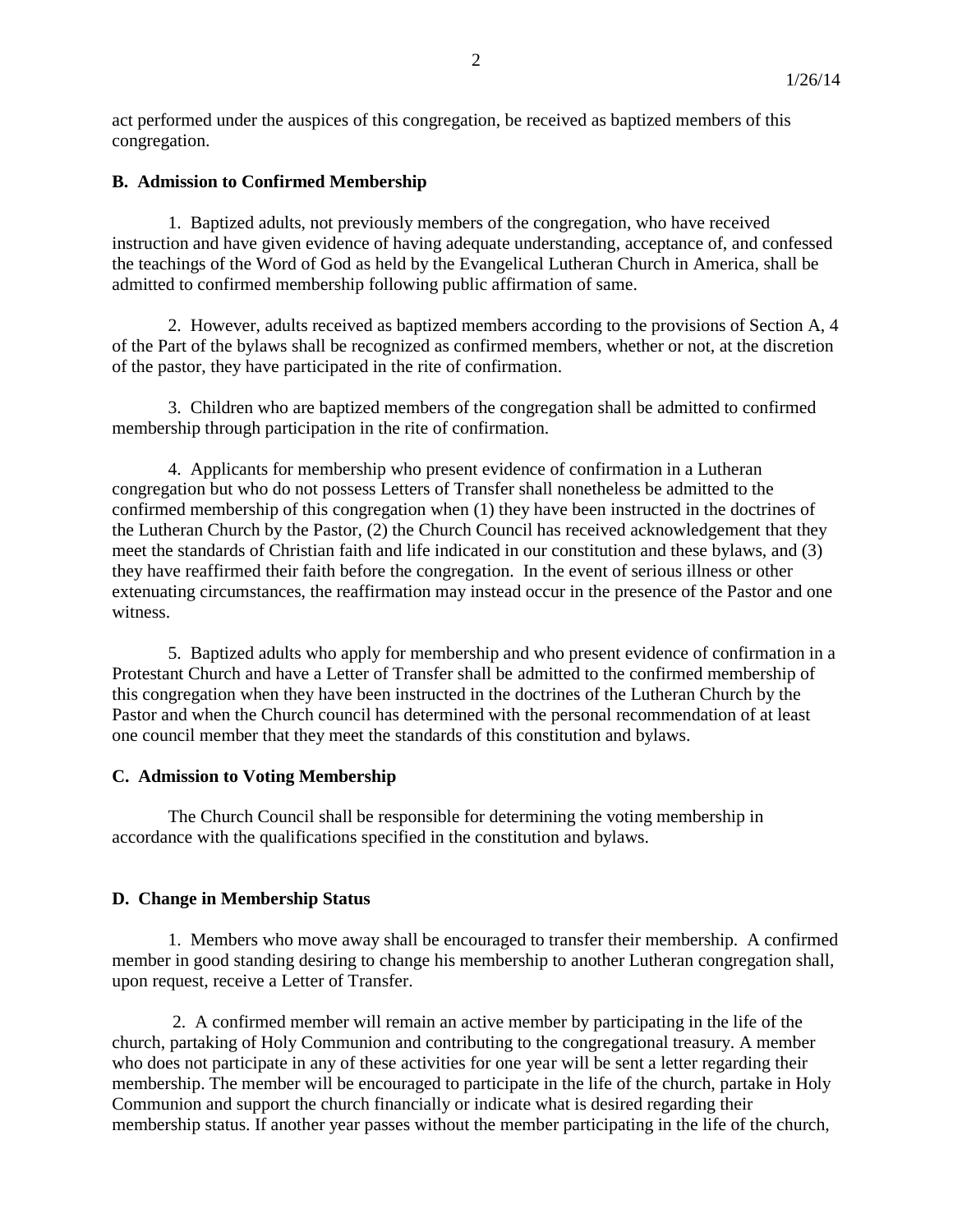partaking of Holy Communion or contributing financially to the church, the member will be sent a second letter informing him/her that he/she will be added to the inactive membership of the church. An inactive member will remain in continuing pastoral care.

If an inactive member resumes participation in the life of the church, partakes of Holy Communion or contributes financially to the congregational treasury, he/she will resume active membership.

#### **Part IV THE PASTORAL CALL**

If the pastor receives a call to another congregation, he/she shall consult with his/her present congregation, or at least with the Church Council, before coming to a decision. He/she should attempt to reach a decision as quickly as possible, normally within three weeks. He/she shall thereupon notify his/her present congregation and the synod bishop. When a release has been granted and the call accepted, the pastor shall terminate his/her ministry and transfer to his/her new field of service as quickly as feasible, normally within one month.

# **Part V THE ANNUAL MEETING**

1. The current roster of voting, confirmed, and baptized members shall be determined prior to each annual meeting.

2. The order of business at the annual meeting shall be:

- (a) Opening devotions
- (b) Approval of the minutes of the previous meeting
- (c) Reports of Pastor, Church Council, Treasurer, Committees, and others
- (d) Elections
- (e) Approval of the budget
- (f) Unfinished business
- (g) New Business
- (h) Closing Prayer
- 3. In the following cases voting shall be by written ballot:
	- (a) To elect the members of the Church Council
	- (b) To adopt or amend the articles of incorporation, constitution, or bylaws of the congregation.
	- (c) To call a pastor or to request his/her resignation;

(d) To excommunicate a member from the congregation or to remove a member from office in the congregation;

- (e) To sever membership in the Evangelical Lutheran Church in America.
- (f) To dispose of, encumber, or purchase real property;
- (g) When requested by ten or more voting members.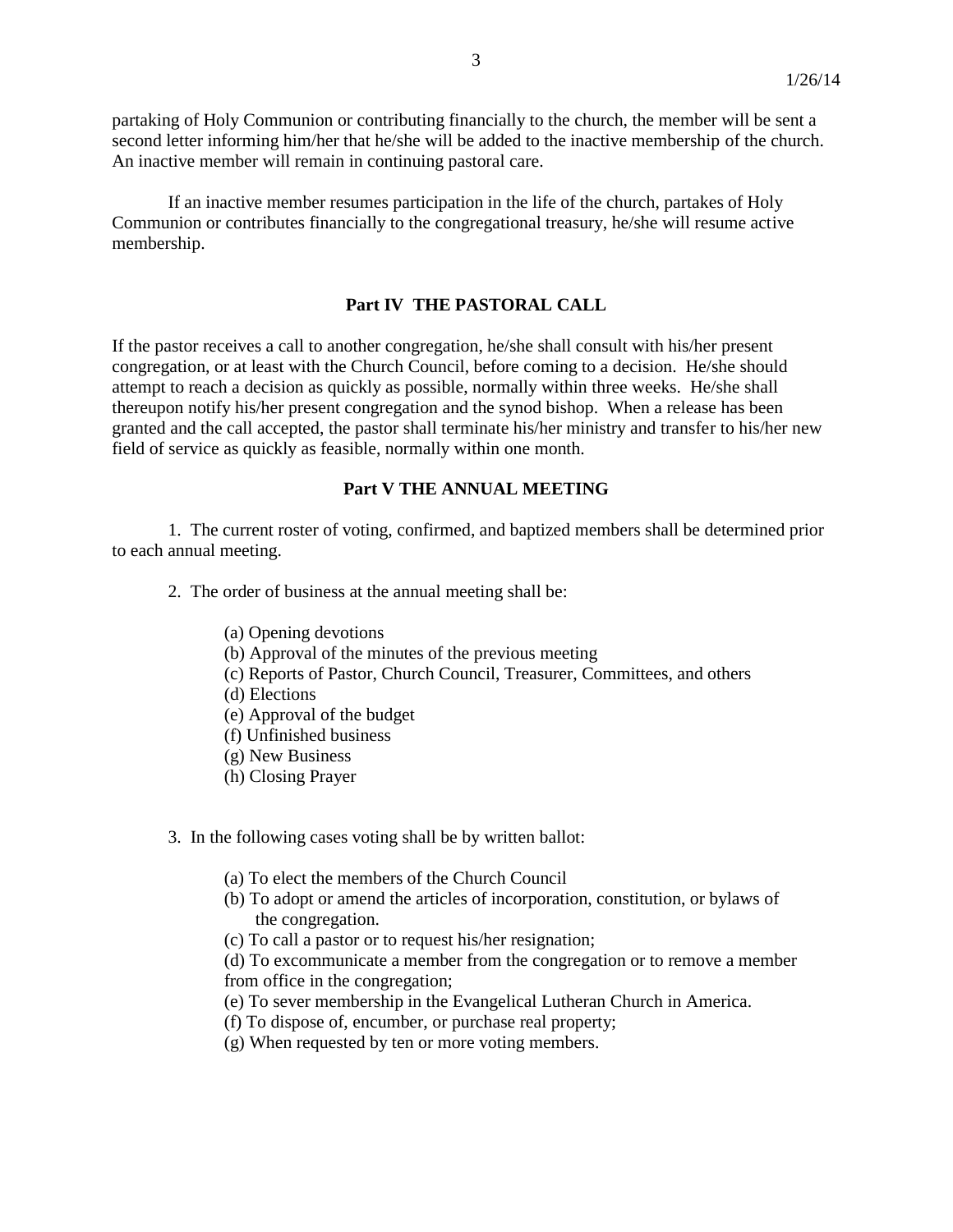# **Part VI THE CHURCH COUNCIL**

### **A. Membership and Meetings of the Church Council.**

1. In addition to the requirements of congregational membership stated in Chapter 12 of the constitution, qualifications for membership on the Church Council shall include such practical ability as is needful in promoting the various interests of the congregation as outlined in the duties of the various ministry teams and/or committees of the council.

2**.** An unexpired term of less than one year shall not be considered a term of office.

3. Within 10 days after the annual meeting of the congregation, the Church Council shall elect the officers and within sixty days shall appoint or approve ministry teams and/or committees prescribed by the constitution and bylaws.

4. The pastor(s) shall be ex-officio member(s) of the Church Council.

5. Meetings of the church Council shall be held on a specified and regular day of each month; said day to be determined, if necessary, by the Council each year, as new council members are elected.

6. A special meeting of the Church council may be called by notice given at a public service or mailed to each member 5 days in advance. A special meeting may be called by the pastor or the president or by half of the Church Council.

7. If a member of the Church Council absents him/herself from three consecutive regular meetings without an excuse acceptable to the Council, he/she has forfeited his/her membership. A member having two consecutive unexcused absences from regular meetings shall be notified thereof by the secretary.

### **B. Ministry Teams of the Church Council**

1. Members of ministry teams shall be approved or appointed to three year terms by the Church Council, and shall be allowed to serve up to three consecutive terms. Seated council members may serve as members of the ministry teams. The chairperson of each ministry team shall be appointed or approved by the church council. Ministry teams shall be expected to make reports to the church council on a regular basis, with such frequency to be determined by the church council, but not less than twice per year. The chairperson of each ministry team (or his/her designee) shall be designated as the liaison of that team to the church council.

 2. The church council shall appoint as many ministry teams as the local and wider concerns of the congregation shall require. Each ministry team shall be composed of one or more members of the council. In addition, other persons on the active roll of confirmed members shall be recruited to participate and serve with specific teams and will be approved by the church council. Although appointed by and responsible to the church council, these ministry teams shall be recognized as representatives of the interests of, and performing essential services for, the congregation as a whole. The pastor(s) shall have voice without vote in all ministry teams. The ministry teams may include, but not be limited to, the following: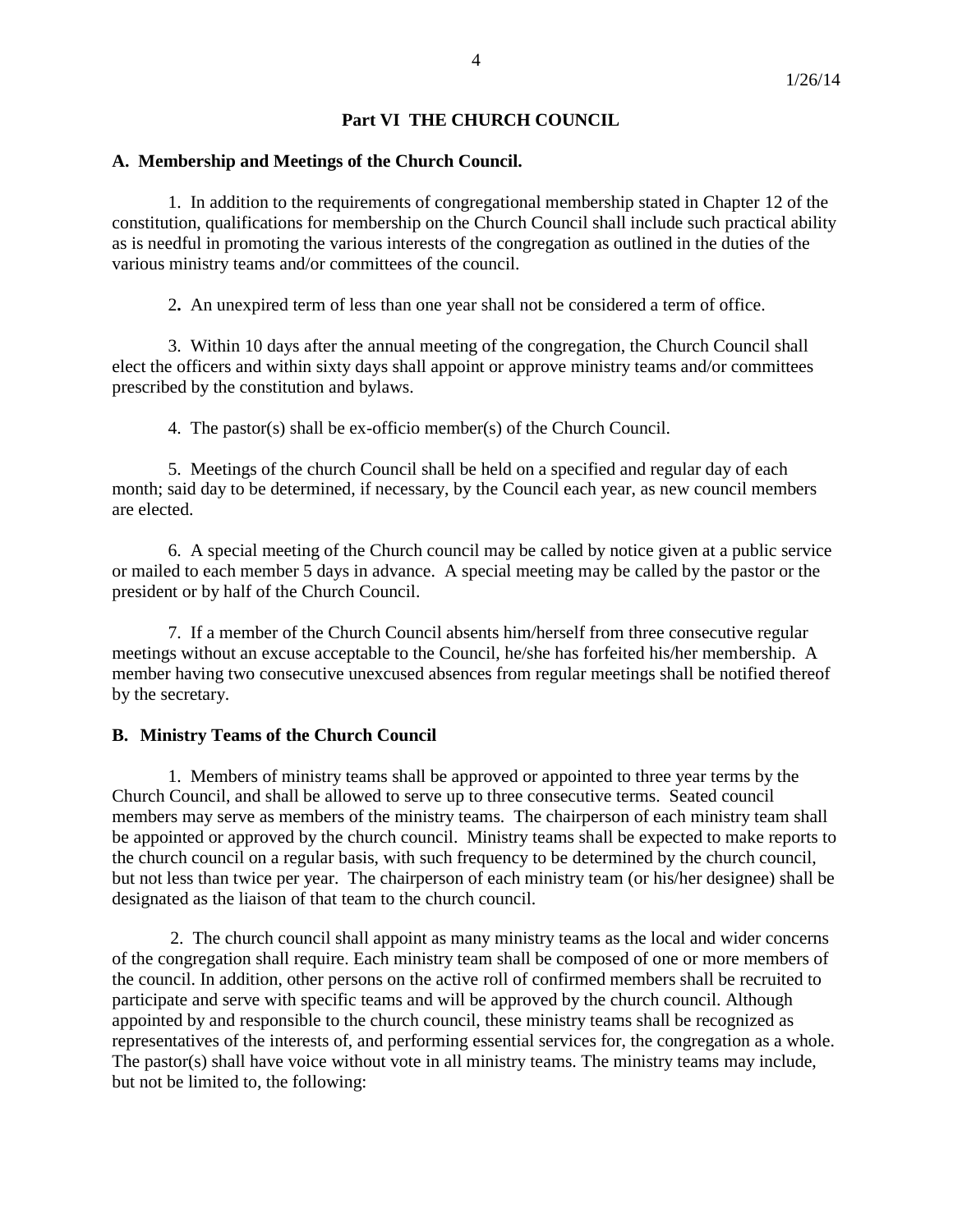### **a. Property**:

To oversee the caretaking of all properties associated with Christ Lutheran Church and to work with the personnel committee regarding personnel and addressing salary issues.

## **b. Christian Education:**

To coordinate, implement, and carry out all aspects of the education program in concert with the Christian Education Coordinator and the Pastor(s) at Christ Lutheran Church from preschool to adult education including confirmation.

### **c. Worship and Music:**

To liaise with pastors in coordinating and carrying out of all aspects of worship at Christ Lutheran Church and to ensure those worship opportunities are conducted within the theological framework of the Evangelical Lutheran Church in America. This shall also include coordinating and planning worship with ushers, choirs, guilds, and other participants.

### **d. Fellowship:**

To foster and strengthen relationships among the people of Christ Lutheran Church through planning and implementing various social and service activities.

### **e. Milestone Ministries:**

To nurture faith development in families focusing on the significant milestones of life from birth to death.

### **f. Missions and Social Concerns Committee:**

To increase awareness and participation in, and encourage support for local and global missions for the purpose of sharing the love of Jesus Christ.

# **g. Youth:**

To provide, coordinate, and support faith fellowship and nurturing opportunities with and for the youth of Christ Lutheran.

### **h. Budget and Finance:**

To determine the annual budget in cooperation with the various committees and staff and to oversee the ongoing financial operation of Christ Lutheran Church. This committee will communicate with the congregation treasurer.

### **i. Stewardship**:

To coordinate and facilitate the sharing of God's gifts present in the people of Christ Lutheran Church.

# **j. Outreach:**

To coordinate congregational efforts to share the good news of Jesus Christ with people in the surrounding community and to assist in the assimilation of new congregational members.

### **C. Auditing Committee**

 An auditing committee composed of 3 persons shall be appointed by the president with the approval of the Church Council. The auditing committee shall audit all financial records of the congregation proper, and shall present its report to the annual meeting in writing. The auditing committee shall carefully examine all insurance policies to determine the amount and kind of insurance in force and include this report in its statement.